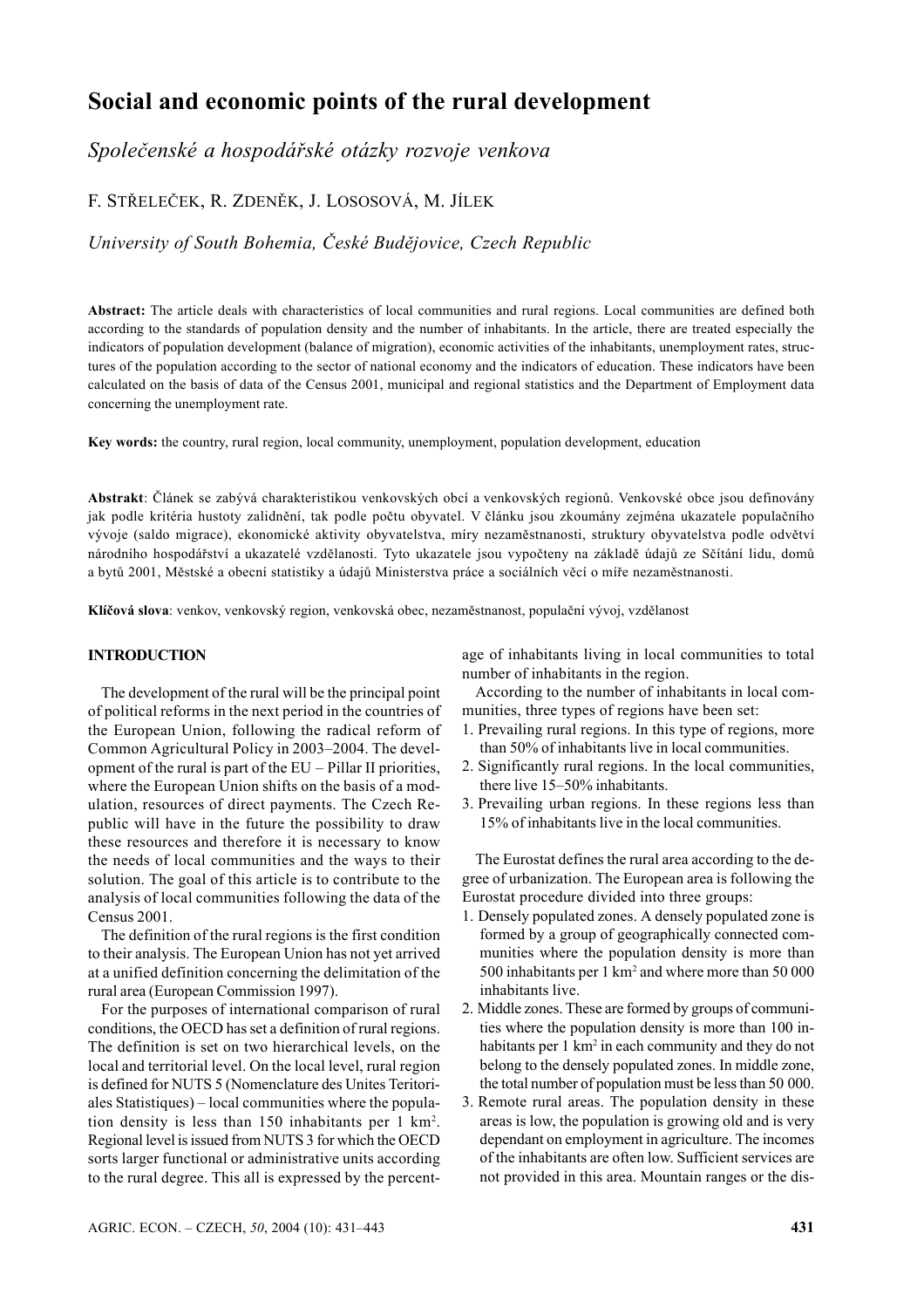|                     |                          |                                |                          |                                  |           |                              |                      | Percentage           |                              |
|---------------------|--------------------------|--------------------------------|--------------------------|----------------------------------|-----------|------------------------------|----------------------|----------------------|------------------------------|
| Region              | communities<br>Number of | Number of local<br>communities | Number of<br>inhabitants | inhabitants in l.c.<br>Numner of | Area (ha) | communities<br>Area of local | communities<br>Local | inhabitants<br>Rural | communities<br>Area of local |
| ČR                  | 6254                     | 4954                           | 10 206 436               | 2 309 137 7 886 508              |           | 5 917 399                    | 79.2                 | 22.6                 | 75.0                         |
| Praha               | 1                        | $\boldsymbol{0}$               | 1 160 118                | $\boldsymbol{0}$                 | 49 5 89   | $\boldsymbol{0}$             | 0.0                  | $0.0\,$              | $0.0\,$                      |
| Jihomoravský        | 647                      | 438                            | 1 124 493                | 211 764                          | 706 566   | 423 140                      | 67.7                 | 18.8                 | 59.9                         |
| Blansko             | 130                      | 100                            | 107 612                  | 30 586                           | 94 251    | 58 876                       | 76.9                 | 28.4                 | 62.5                         |
| Brno-město          | 1                        | $\boldsymbol{0}$               | 373 272                  | $\boldsymbol{0}$                 | 23 018    | $\boldsymbol{0}$             | 0.0                  | $0.0\,$              | $0.0\,$                      |
| Brno-venkov         | 137                      | 62                             | 160 017                  | 29 218                           | 110 807   | 51 023                       | 45.3                 | 18.3                 | 46.0                         |
| Břeclav             | 69                       | 48                             | 123 825                  | 49 9 56                          | 117 292   | 75 249                       | 69.6                 | 40.3                 | 64.2                         |
| Hodonín             | 81                       | 37                             | 159 296                  | 20829                            | 108 649   | 36 4 69                      | 45.7                 | 13.1                 | 33.6                         |
| Vyškov              | 81                       | 56                             | 86 448                   | 24 7 16                          | 88 866    | 60 678                       | 69.1                 | 28.6                 | 68.3                         |
| Znojmo              | 148                      | 135                            | 114 023                  | 56459                            | 163 682   | 140 845                      | 91.2                 | 49.5                 | 86.0                         |
| Vysočina            | 729                      | 682                            | 518 315                  | 217 353                          | 692 540   | 569 791                      | 93.6                 | 41.9                 | 82.3                         |
| Havlíčkův Brod      | 120                      | 113                            | 94 919                   | 40 079                           | 126 497   | 101 365                      | 94.2                 | 42.2                 | 80.1                         |
| Jihlava             | 121                      | 110                            | 108 261                  | 33 044                           | 118 007   | 92 771                       | 90.9                 | 30.5                 | 78.6                         |
| Pelhřimov           | 120                      | 116                            | 72 684                   | 35 871                           | 128 987   | 107 573                      | 96.7                 | 49.4                 | 83.4                         |
| Třebíč              | 173                      | 165                            | 117 310                  | 56 514                           | 151 867   | 134 795                      | 95.4                 | 48.2                 | 88.8                         |
| Žďár nad Sázavou    | 195                      | 178                            | 125 141                  | 51845                            | 167 182   | 133 288                      | 91.3                 | 41.4                 | 79.7                         |
| Jihočeský           | 623                      | 578                            | 624 568                  | 264 167                          | 1 005 652 | 906 012                      | 92.8                 | 42.3                 | 90.1                         |
| České Budějovice    | 107                      | 89                             | 178 140                  | 54 4 36                          | 162 547   | 145 599                      | 83.2                 | 30.6                 | 89.6                         |
| Český Krumlov       | 46                       | 42                             | 59 500                   | 30 178                           | 161 496   | 151 103                      | 91.3                 | 50.7                 | 93.6                         |
| Jindřichův Hradec   | 106                      | 102                            | 92 754                   | 56 157                           | 194 371   | 178 015                      | 96.2                 | 60.5                 | 91.6                         |
| Písek               | 76                       | 72                             | 70 436                   | 29 8 49                          | 113 812   | 101 930                      | 94.7                 | 42.4                 | 89.6                         |
| Prachatice          | 65                       | 62                             | 51 380                   | 29 9 62                          | 137 497   | 124 570                      | 95.4                 | 58.3                 | 90.6                         |
| Strakonice          | 112                      | 107                            | 69 644                   | 28 2 8 4                         | 103 207   | 88727                        | 95.5                 | 40.6                 | 86.0                         |
| Tábor               | 111                      | 104                            | 102 714                  | 35 301                           | 132 723   | 116 067                      | 93.7                 | 34.4                 | 87.5                         |
| Plzeňský            | 503                      | 447                            | 549 600                  | 191 303                          | 756 101   | 657 081                      | 88.9                 | 34.8                 | 86.9                         |
| Domažlice           | 86                       | $78\,$                         | 58 776                   | 32 790                           | 114 011   | 101 984                      | 90.7                 | 55.8                 | 89.5                         |
| Klatovy             | 95                       | 90                             | 87991                    | 41 992                           | 193 950   | 173 301                      | 94.7                 | 47.7                 | 89.4                         |
| Plzeň-jih           | 100                      | 87                             | 68 257                   | 33 703                           | 107 983   | 89 802                       | 87.0                 | 49.4                 | 83.2                         |
| Plzeň-město         | 1                        | $\boldsymbol{0}$               | 164 336                  | $\boldsymbol{0}$                 | 12 4 7 5  | $\boldsymbol{0}$             | 0.0                  | 0.0                  | $0.0\,$                      |
| Plzeň-sever         | 102                      | 82                             | 73 241                   | 31 5 93                          | 132 311   | 113 471                      | 80.4                 | 43.1                 | 85.8                         |
| Rokycany            | 68                       | 61                             | 45 758                   | 20 3 26                          | 57510     | 50 220                       | 89.7                 | 44.4                 | 87.3                         |
| Tachov              | 51                       | 49                             | 51 241                   | 30 899                           | 137 862   | 128 303                      | 96.1                 | 60.3                 | 93.1                         |
| Moravskoslezský     | 302                      | 163                            | 1 265 912                | 130 649                          | 555 438   | 318 640                      | 54.0                 | 10.3                 | 57.4                         |
| Bruntál             | 71                       | 65                             | 104 810                  | 45 8 8 3                         | 165 845   | 147 750                      | 91.5                 | 43.8                 | 89.1                         |
| Frýdek-Místek       | $77 \,$                  | 28                             | 226 612                  | 22 3 8 0                         | 127 271   | 63 068                       | 36.4                 | 9.9                  | 49.6                         |
| Karviná             | 16                       | $\mathbf{1}$                   | 278 197                  | 1 0 4 2                          | 34727     | 1 0 6 1                      | 6.3                  | 0.4                  | 3.1                          |
| Nový Jičín          | 57                       | 31                             | 159 683                  | 32 469                           | 91 784    | 46 604                       | 54.4                 | 20.3                 | 50.8                         |
| Opava               | 80                       | 38                             | 181 168                  | 28 8 7 5                         | 114 387   | 60 157                       | 47.5                 | 15.9                 | 52.6                         |
| Ostrava-město       | $\mathbf{1}$             | $\boldsymbol{0}$               | 315 442                  | $\boldsymbol{0}$                 | 21 4 23   | $\boldsymbol{0}$             | $0.0\,$              | $0.0\,$              | $0.0\,$                      |
| Královehradecký     | 448                      | 377                            | 549 329                  | 153 239                          | 475 824   | 357 881                      | 84.2                 | 27.9                 | 75.2                         |
| Hradec Králové      | 101                      | 85                             | 159 958                  | 33 5 37                          | 87 549    | 62 832                       | 84.2                 | 21.0                 | 71.8                         |
| Jičín               | 111                      | $100\,$                        | 77 524                   | 32 164                           | 88 661    | 73 5 64                      | 90.1                 | 41.5                 | 83.0                         |
| Náchod              | $78\,$                   | 63                             | 112 480                  | 27 227                           | 85 155    | 60 651                       | 80.8                 | 24.2                 | 71.2                         |
| Rychnov nad Kněžnou | 83                       | 69                             | 78 881                   | 28 257                           | 99 785    | 75 127                       | 83.1                 | 35.8                 | 75.3                         |
| Trutnov             | 75                       | 60                             | 120 486                  | 32 054                           | 114 674   | 85 708                       | $80.0\,$             | 26.6                 | 74.7                         |

| Table 1. Number of communities, inhabitants and the surface of rural regions.  |  |
|--------------------------------------------------------------------------------|--|
| Criterium: the population density $\leq 100$ inhabitants per 1 km <sup>2</sup> |  |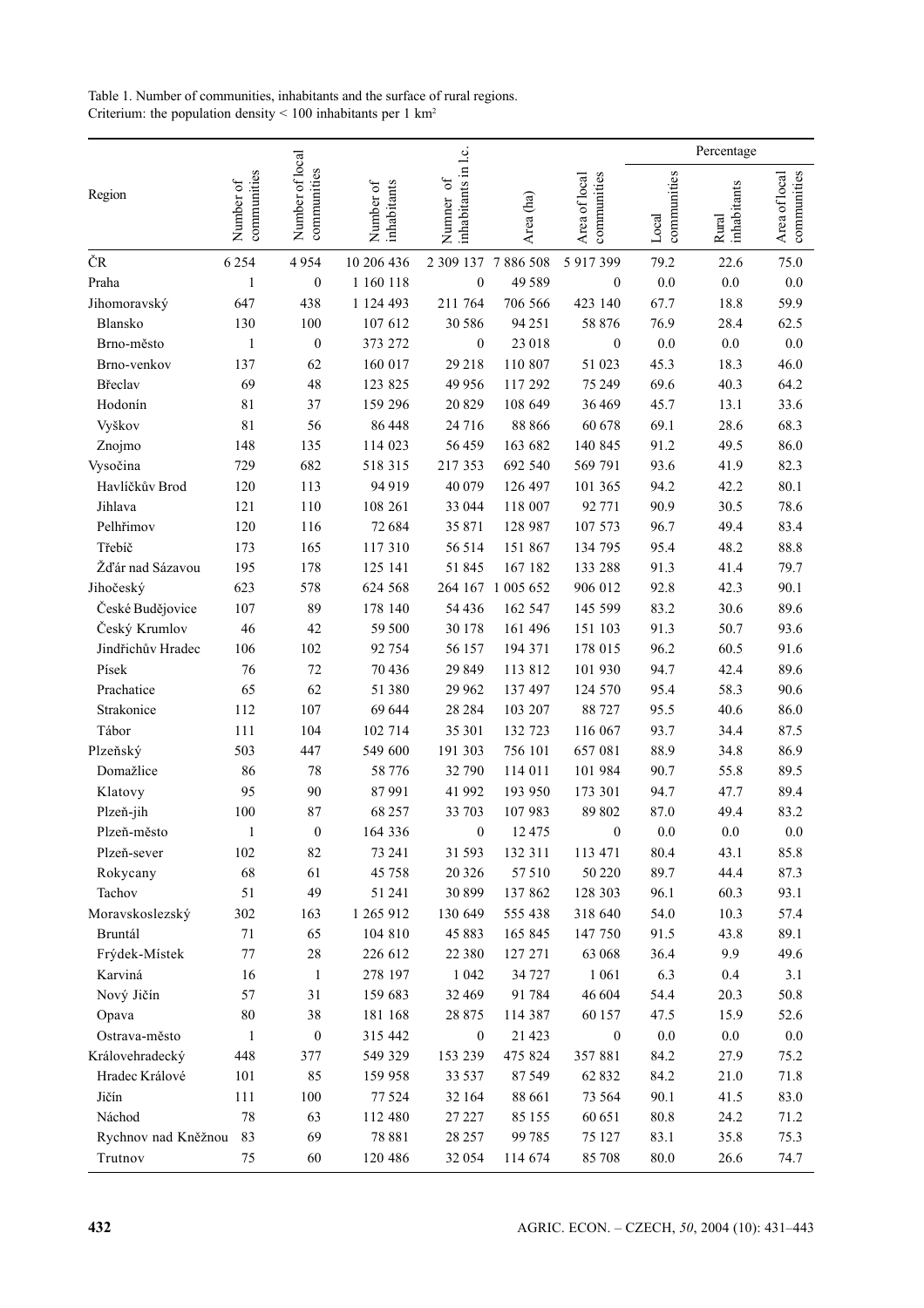|                      |                          |                                |                          |                                  |                  |                              |                      | Percentage           |                              |
|----------------------|--------------------------|--------------------------------|--------------------------|----------------------------------|------------------|------------------------------|----------------------|----------------------|------------------------------|
| Region               | communities<br>Number of | Number of local<br>communities | Number of<br>inhabitants | inhabitants in l.c.<br>Numner of | Area (ha)        | communities<br>Area of local | communities<br>Local | inhabitants<br>Rural | communities<br>Area of local |
| Liberecký            | 216                      | 163                            | 427 396                  | 102 163                          | 316 291          | 238 714                      | 75.5                 | 23.9                 | 75.5                         |
| Česká Lípa           | 60                       | 49                             | 105 885                  | 35 209                           | 113 708          | 96 983                       | 81.7                 | 33.3                 | 85.3                         |
| Jablonec nad Nisou   | 34                       | 15                             | 87934                    | 7259                             | 40 230           | 20721                        | 44.1                 | 8.3                  | 51.5                         |
| Liberec              | 57                       | 45                             | 158 351                  | 25 670                           | 92 4 65          | 62 678                       | 78.9                 | 16.2                 | 67.8                         |
| Semily               | 65                       | 54                             | 75 226                   | 34 025                           | 69888            | 58 3 3 2                     | 83.1                 | 45.2                 | 83.5                         |
| Pardubický           | 453                      | 386                            | 507 176                  | 173 515                          | 451 852          | 357 739                      | 85.2                 | 34.2                 | 79.2                         |
| Chrudim              | 113                      | 92                             | 105 134                  | 40 263                           | 102 967          | 80 021                       | 81.4                 | 38.3                 | 77.7                         |
| Pardubice            | 115                      | 91                             | 160 770                  | 31 272                           | 88 895           | 60 869                       | 79.1                 | 19.5                 | 68.5                         |
| Svitavy              | 113                      | 105                            | 102 380                  | 46 4 44                          | 133 472          | 113 841                      | 92.9                 | 45.4                 | 85.3                         |
| Ústí nad Orlicí      | 112                      | 98                             | 138 892                  | 55 536                           | 126 518          | 103 009                      | 87.5                 | 40.0                 | 81.4                         |
| Karlovarský          | 132                      | 100                            | 303 714                  | 72831                            | 331 434          | 263 936                      | 75.8                 | 24.0                 | 79.6                         |
| Cheb                 | 39                       | 32                             | 88770                    | 18450                            | 93 277           | 67282                        | 82.1                 | 20.8                 | 72.1                         |
| Karlovy Vary         | 55                       | 45                             | 121 847                  | 33 517                           | 162 800          | 142 234                      | 81.8                 | 27.5                 | 87.4                         |
| Sokolov              | 38                       | 23                             | 93 097                   | 20 864                           | 75 358           | 54 4 20                      | 60.5                 | 22.4                 | 72.2                         |
| Ústecký              | 354                      | 271                            | 819 450                  | 133 765                          | 533 428          | 376 171                      | 76.6                 | 16.3                 | 70.5                         |
| Děčín                | 52                       | 37                             | 133 703                  | 19398                            | 90 90 8          | 50 922                       | 71.2                 | 14.5                 | 56.0                         |
| Chomutov             | 44                       | 39                             | 124 826                  | 16 704                           | 93 5 29          | 75 964                       | 88.6                 | 13.4                 | 81.2                         |
| Litoměřice           | 105                      | 85                             | 114 422                  | 40 433                           | 103 210          | 83 667                       | 81.0                 | 35.3                 | 81.1                         |
| Louny                | 70                       | 63                             | 85 844                   | 31875                            | 111 706          | 92 922                       | 90.0                 | 37.1                 | 83.2                         |
| Most                 | 26                       | 18                             | 117 000                  | 8089                             | 46718            | 28 943                       | 69.2                 | 6.9                  | 62.0                         |
| Teplice              | 34                       | 14                             | 126 130                  | 6648                             | 46 912           | 17878                        | 41.2                 | 5.3                  | 38.1                         |
| Ústí nad Labem       | 23                       | 15                             | 117 525                  | 10618                            | 40 445           | 25 875                       | 65.2                 | 9.0                  | 64.0                         |
| Středočeský          | 1 1 4 8                  | 892                            | 1 123 931                | 352 241                          | 1 101 447        | 854 128                      | 77.7                 | 31.3                 | 77.5                         |
| Benešov              | 115                      | 105                            | 93 082                   | 46 28 6                          | 152 347          | 133 084                      | 91.3                 | 49.7                 | 87.4                         |
| Beroun               | 86                       | 60                             | 75855                    | 25 007                           | 66 186           | 48 998                       | 69.8                 | 33.0                 | 74.0                         |
| Kladno               | 100                      | 63                             | 149 988                  | 19672                            | 69 147           | 40 036                       | 63.0                 | 13.1                 | 57.9                         |
| Kolín                | 100                      | $72\,$                         | 95 5 7 6                 | 27401                            | 84 622           | 58 180                       | 72.0                 | 28.7                 | 68.8                         |
| Kutná Hora           | 88                       | 79                             | 73 374                   | 28 678                           | 91 684           | 77677                        | 89.8                 | 39.1                 | 84.7                         |
| Mělník               | 70                       | 54                             | 94 722                   | 25 102                           | 71 239           | 53 080                       | 77.1                 | 26.5                 | 74.5                         |
| Mladá Boleslav       | 123                      | 110                            | 114 127                  | 40 3 24                          | 105 778          | 87479                        | 89.4                 | 35.3                 | 82.7                         |
| Nymburk              | 90                       | 74                             | 84 3 23                  | 32 29 5                          | 87604            | 68 191                       | 82.2                 | 38.3                 | 77.8                         |
| Praha-východ         | 91                       | 53                             | 96 752                   | 19 2 25                          | 58 399           | 30014                        | 58.2                 | 19.9                 | 51.4                         |
| Praha-západ          | $80\,$                   | 34                             | 84 572                   | 13419                            | 58 614           | 25 806                       | 42.5                 | 15.9                 | 44.0                         |
| Příbram              | 120                      | 107                            | 107 474                  | 43819                            | 162 797          | 142 989                      | 89.2                 | 40.8                 | 87.8                         |
| Rakovník             | 85                       | $8\sqrt{1}$                    | 54 086                   | 31 013<br>166 999                | 93 031           | 88 5 93                      | 95.3                 | 57.3                 | 95.2                         |
| Olomoucký<br>Jeseník | 394                      | 266<br>$20\,$                  | 638 374<br>42 3 9 9      |                                  | 513 953          | 360 136<br>64 3 3 9          | 67.5                 | 26.2<br>58.5         | 70.1                         |
|                      | 24<br>92                 | 57                             |                          | 24 7 8 3                         | 71881            |                              | 83.3<br>62.0         |                      | 89.5                         |
| Olomouc<br>Prostějov | 96                       | 63                             | 224 535<br>109 773       | 42 173<br>28 26 1                | 145 152<br>76967 | 91 637<br>48 513             | 65.6                 | 18.8<br>25.7         | 63.1<br>63.0                 |
| Přerov               | 104                      | $72\,$                         | 135 375                  | 31 576                           | 88 3 96          | 53 740                       | 69.2                 | 23.3                 | 60.8                         |
| Šumperk              | 78                       | 54                             | 126 292                  | 40 20 6                          | 131 557          | 101 907                      | 69.2                 | 31.8                 | 77.5                         |
| Zlínský              | 304                      | 191                            | 594 060                  | 139 148                          | 396 393          | 234 030                      | 62.8                 | 23.4                 | 59.0                         |
| Kroměříž             | 80                       | 58                             | 108 039                  | 30 24 1                          | 79928            | 53 120                       | 72.5                 | 28.0                 | 66.5                         |
| Uherské Hradiště     | 78                       | 39                             | 144 314                  | 28 749                           | 99 143           | 48 5 04                      | $50.0\,$             | 19.9                 | 48.9                         |
| Vsetín               | 59                       | 41                             | 146 687                  | 49 104                           | 114 307          | 81 666                       | 69.5                 | 33.5                 | 71.4                         |
| Zlín                 | $87\,$                   | 53                             | 195 020                  | 31 054                           | 103 015          | 50 740                       | 60.9                 | 15.9                 | 49.3                         |

Source: Census 2001, Municipal and regional statistics 2002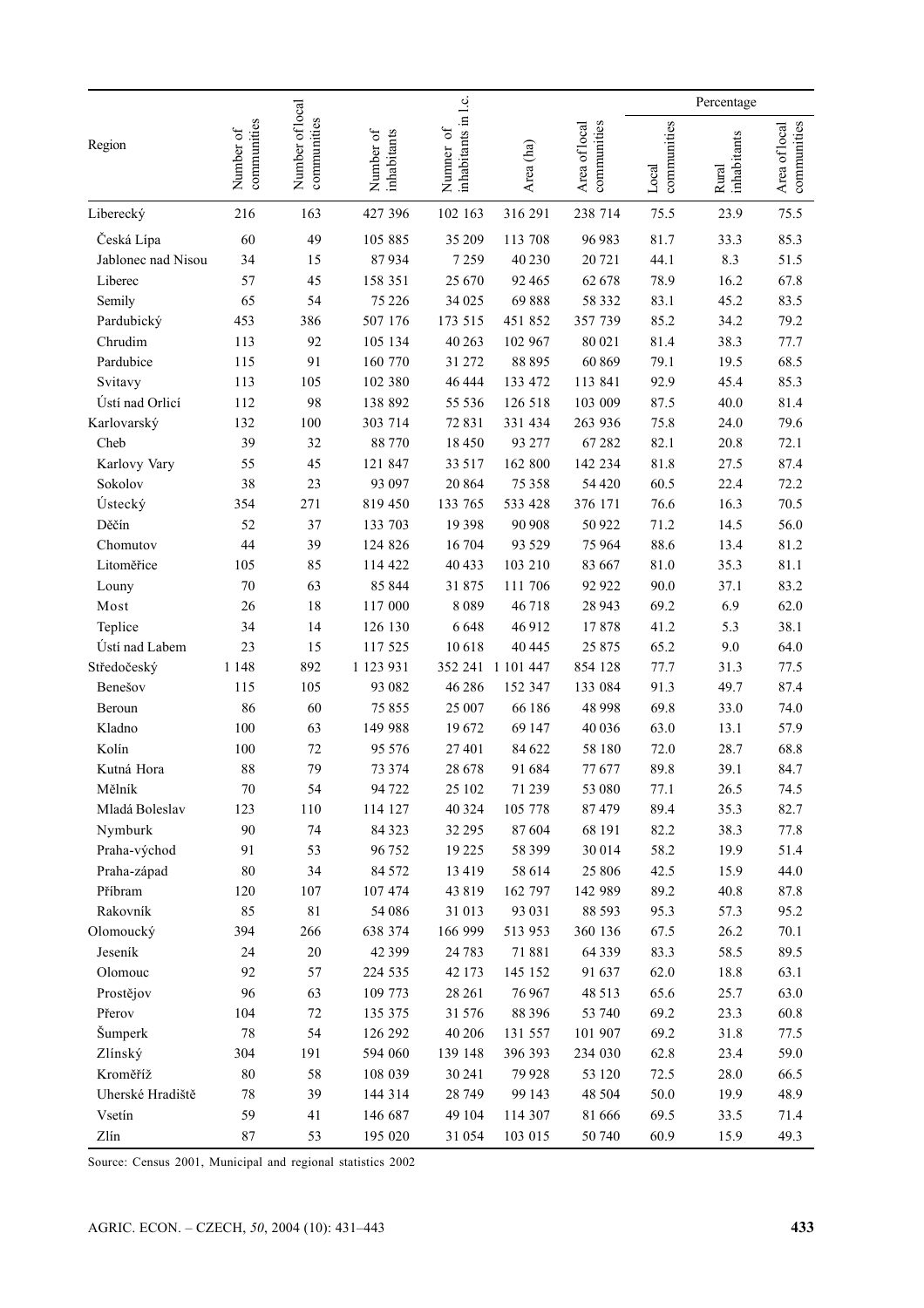tance often causes the remoteness of these areas from transportation network.

To achieve unity in OECD and Eurostat criteria, the limits of population density for assessment of local communities have been adjusted to 100 inhabitants per 1 km<sup>2</sup> in the OECD procedure as well.

The last definition is issued from the number of inhabitants in the community and local communities are considered those with less than 2 000 inhabitants.

According to the degree of integration of the rural area in the national economy, the local communities can be discerned between:

- 1. Integrated rural areas with an increasing development of population. The population is employed in secondary and terciary branch.
- 2. Direct rural areas, relatively distant from urban centers. The primary and secondary branch is interchangeable. In many countries, agriculture is the base of employment in these areas.
- 3. Remote rural areas. The population density in these areas is low, the population is aging and very dependant on employment in agriculture, the incomes of the inhabitants are often low. Sufficient services are not provided in this area. Mountain ranges or the distance often causes the remoteness of these areas from transportation network (Council Regulation No. 199).

### **THE DEFINITION OF RURAL AREAS IN THE CZECH REPUBLIC**

To define the inhabitants of rural areas, two criteria have been used:

- the density of population lower than 100 inhabitants per 1 km<sup>2</sup>;
- the number of inhabitants to 2 000. The base of observation has been separate community in the Czech Republic.

Table 1 indicates basic characteristics of the areas. The criterium for assessment of the local communities was the population density lower than 100 inhabitants per 1 km2 .

The average population density in the Czech Republic is 129.4 inhabitants per 1 km<sup>2</sup>. In comparison with 1999, it has dropped by 1.2 inhabitants that is by 0.9 %. Table 2 represents the basic definition of local communities.

In the Czech Republic, there are 4 954 communities where the population density is less than 100 inhabitants per km2 and 5 628 communities where the number of inhabitants is less than 2 000. The number of local communities represents 79–90% from the total number of communities in the Czech Republic. From the total area of the Czech Republic, the local communities occupy 73.72–75%. It is evident that the principal charge of working the tilth depends on the local communities. On the total number of inhabitants the local communities participate by 26% maximum. The delimitation and occupancy of the local communities is quite stable which a small range in comparison with 1998 presents. Compared with this year, the total number of communities has increased by 12, while the number of local communities has decreased by 42.

Table 3 represents the division of rural regions according to the population density in local communities and Table 4 represents the division of rural regions according to the size of local communities.

| Table 2. The definition of local communities following the population density and the number of inhabitants. |  |  |  |  |
|--------------------------------------------------------------------------------------------------------------|--|--|--|--|
|                                                                                                              |  |  |  |  |

| Criterium                         | Number of communities |               | Number of inhabitants |      | Area in ha  |               | Average |  |
|-----------------------------------|-----------------------|---------------|-----------------------|------|-------------|---------------|---------|--|
|                                   | absolutely            | $\frac{0}{0}$ | absolutely            | $\%$ | absolutely  | $\frac{0}{0}$ | density |  |
| Density $\leq 100$                | 4954                  | 79.2          | 2 309 137             | 22.6 | 5 917 399   | 75.0          | 39.0    |  |
| Number of inhabitants $\leq 2000$ | 5 6 2 8               | 89.9          | 2 667 436             | 26.1 | 5 8 14 2 20 | 73.7          | 45.9    |  |
| Totally in the Czech Republic     | 6 2 5 4               |               | 10 206 436            |      | 7886508     |               | 129.4   |  |

Source: Census 2001

#### Table 3. Division of rural regions

Criterium: population density  $\leq 100$  inhabitants per km<sup>2</sup>

| Type of region                     | Number<br>of communities |      | Area<br>of communities |               | Number<br>of inhabitants |               | Average<br>population |
|------------------------------------|--------------------------|------|------------------------|---------------|--------------------------|---------------|-----------------------|
|                                    | totally                  | $\%$ | in $km^2$              | $\frac{0}{0}$ | totally                  | $\frac{0}{0}$ | density per $km^2$    |
| Prevailing rural                   | 463                      | 7.4  | 9 1 0 1                | 11.5          | 410 136                  | 4.0           | 45.1                  |
| Significant rural                  | 5 3 0 0                  | 84.7 | 61 713                 | 78.3          | 6 2 6 1 9 2 1            | 61.4          | 101.5                 |
| Total number of rural regions      | 5 7 6 3                  | 92.1 | 70 815                 | 89.8          | 6 672 057                | 65.4          | 94.2                  |
| Prevailing urban                   | 491                      | 7.9  | 8 0 5 0                | 10.2          | 3 534 379                | 34.6          | 439.0                 |
| Total number in the Czech Republic | 6 2 5 4                  |      | 78 865                 |               | 10 206 436               |               | 129.4                 |

Source: Municipal and regional statistics 2002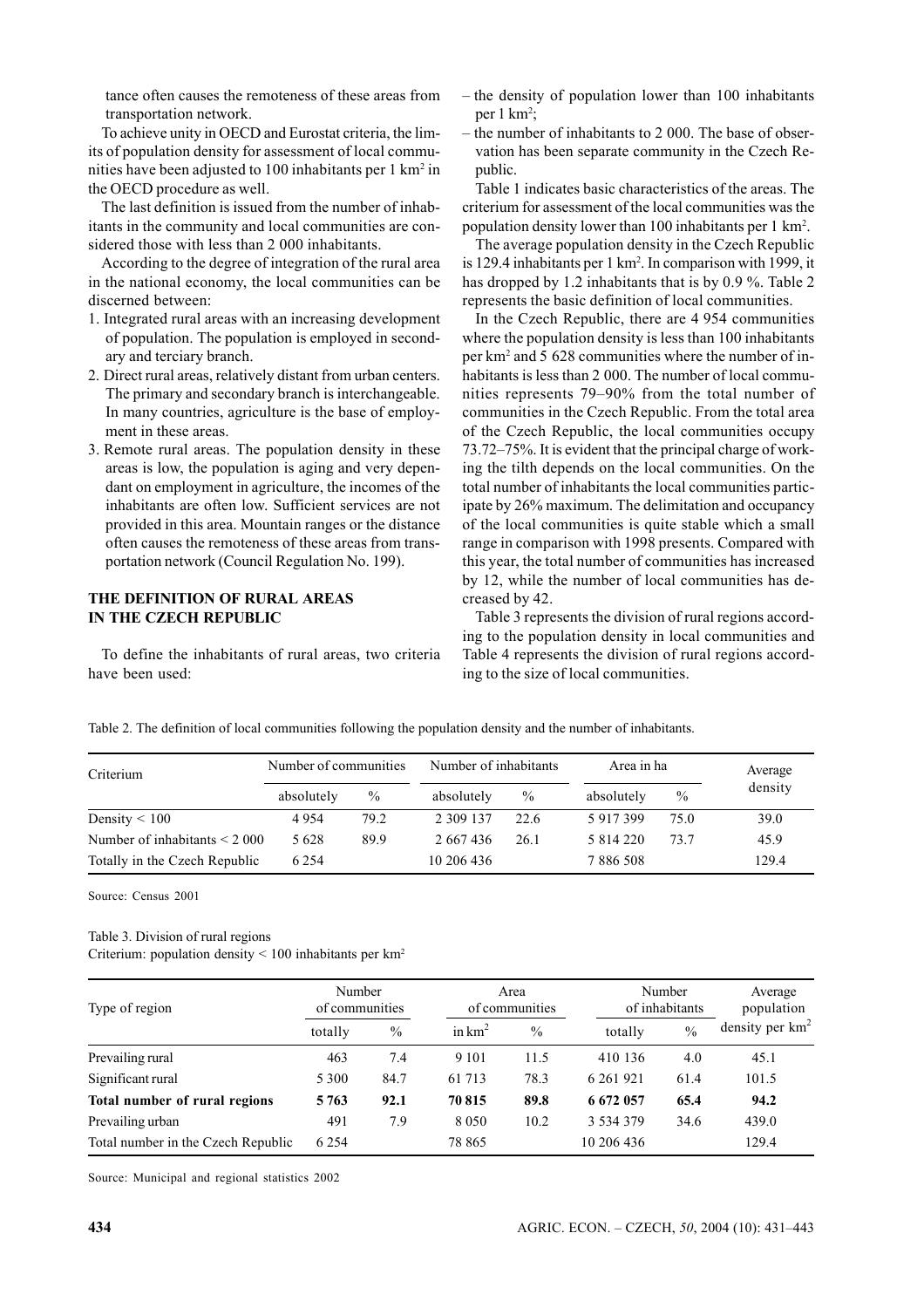#### Table 4. Division of rural regions Criterium: number of inhabitants of local communities < 2 000

| Type of region                     | Number<br>of communities |               | Area<br>of communities |               | Number<br>of inhabitants |               | Average<br>population |  |
|------------------------------------|--------------------------|---------------|------------------------|---------------|--------------------------|---------------|-----------------------|--|
|                                    | totally                  | $\frac{0}{0}$ | in $km^2$              | $\frac{0}{0}$ | totally                  | $\frac{0}{0}$ | density per $km^2$    |  |
| Prevailing rural                   | 882                      | 14.1          | 8796                   | 11.2          | 681 270                  | 6.7           | 77.4                  |  |
| Significant rural                  | 5 2 2 5                  | 83.5          | 66 3 8 0               | 84.2          | 6 748 320                | 66.1          | 101.7                 |  |
| Total number of rural regions      | 6 1 0 7                  | 97.6          | 75 177                 | 95.3          | 7429590                  | 72.8          | 98.8                  |  |
| Prevailing urban                   | 147                      | 2.4           | 3688                   | 4.7           | 2 776 846                | 27.2          | 752.9                 |  |
| Total number in the Czech Republic | 6 2 5 4                  |               | 78 865                 |               | 10 206 436               |               | 129.4                 |  |

Source: Municipal and regional statistics 2002

Table 5. Division of districts following the share of rural inhabitants

| The share of rural<br>inhabitants in a district | Number of districts |
|-------------------------------------------------|---------------------|
| $20 - 30\%$                                     | 18                  |
| $30 - 40%$                                      | 13                  |
| $40 - 50\%$                                     | 25                  |
| $50 - 60%$                                      | $8*$                |

Source: Census 2001

\*Znojmo, Žďár nad Sázavou, Domažlice, Plzeň-sever, Beroun, Kolín, Praha-západ, Rakovník)

For the regional strategy from the point of view of the districts, the percentage of rural inhabitants in separate districts is relevant (Figure 1). Following the share of rural inhabitants, the districts can be divided into groups as shown in Table 5.

It is evident that the high share of rural inhabitants should be taken in account in regional functional programes of separate regions. It is, however, necessary to state that the areas with a high share of rural inhabitants are not treated with sufficient care.

# **The population development of rural population**

If we compare the development of particular indicators, then these dissimilarities in the development in the Czech



Figure 1. The share of rural inhabitants Criterium – density of inhabitants  $\leq 100$  inhabitants per km<sup>2</sup>

Source: Census 2001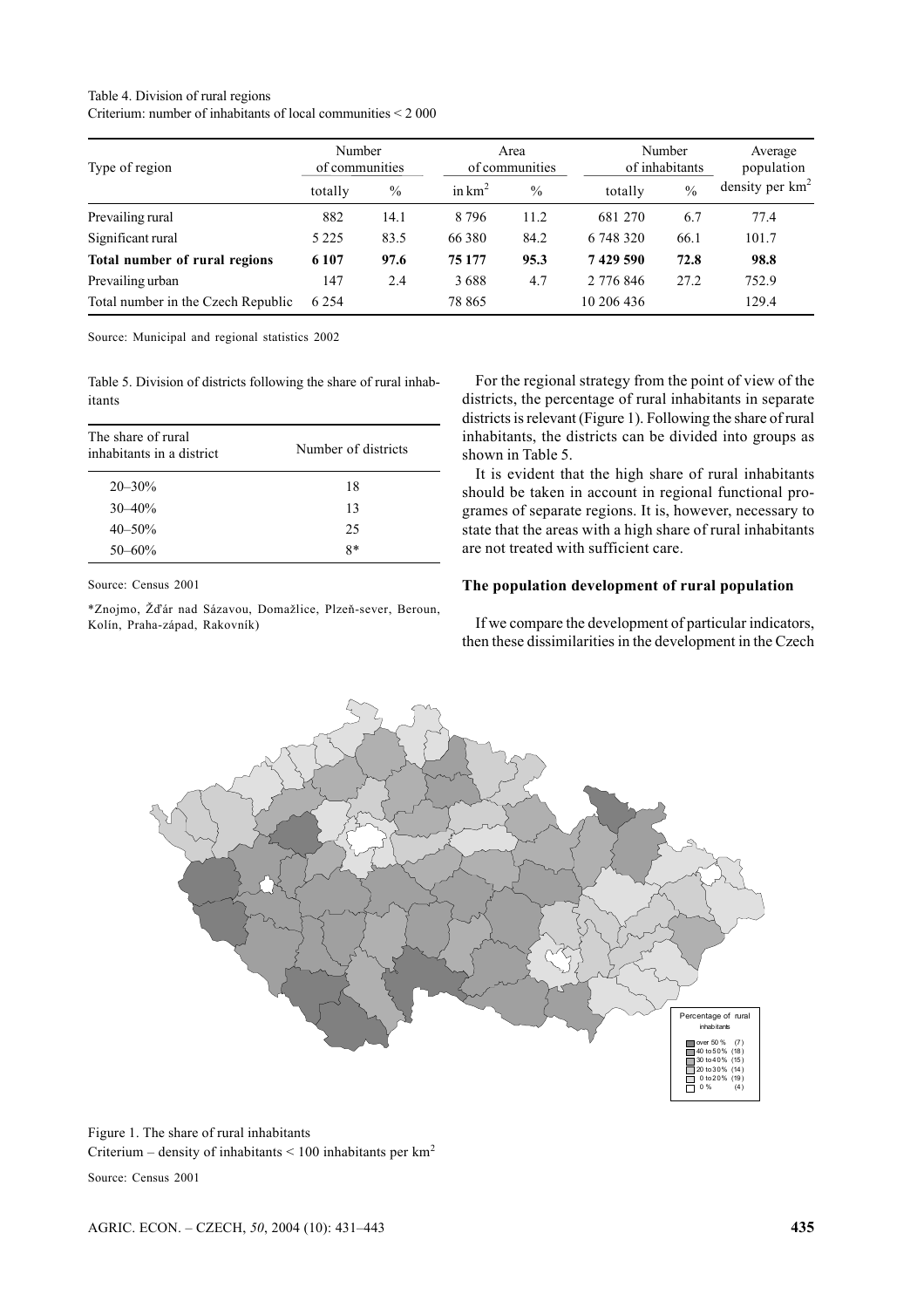Republic and the rural areas can be found. The natural decrease of population is higher in local communities than the average decrease in the Czech Republic (0.15% – the Czech Republic, 0.22% rural areas). Probably it is given by the higher rate of aged persons in the local communities. On the contrary, the balance of migration is positive in the rural regions (Czech Republic 0.12%, rural regions 0.66%). In average, there will be an increase of one inhabitant per 200 inhabitants of local communities. The number of person moved into the state of rural population is by 0.65 point higher than 2.37% of the removed. This positive development of migration is caused especially by the positive balance of migration of local com-

Table 6. Extreme rates of migration balance

| District         | Number of local<br>communities | Balance of<br>migration $(\%)$ |
|------------------|--------------------------------|--------------------------------|
| Klatovy          | 89                             | $-0.16$                        |
| <b>Bruntál</b>   | 63                             | $-0.16$                        |
| Žďár nad Sázavou | 190                            | $-0.12$                        |
| Chrudim          | 104                            | $-0.04$                        |
| Strakonice       | 108                            | $-0.04$                        |
| Třebíč           | 167                            | $-0.04$                        |
| Sokolov          | 28                             | 1.52                           |
| Česká Lípa       | 51                             | 1.57                           |
| Karlovy Vary     | 47                             | 1.80                           |
| Liberec          | 48                             | 1.80                           |
| České Budějovice | 96                             | 2.05                           |
| Ústí nad Labem   | 18                             | 2.44                           |
| Praha-východ     | 84                             | 2.88                           |
| Praha-západ      | 67                             | 2.96                           |

Source: Municipal and regional statistics 2002

munities near towns. A higher balance of migration of the rural population over 1% is in the districts Brno-country, Česká Lípa, České Budějovice, Karlovy Vary, Liberec, Litoměřice, Pardubice, Plzeň-jih, Praha-východ, Prahazápad, Sokolov, Teplice, Ústí nad Labem. Totally they are 14 districts. 289 communities have the balance of migration over 5%. A negative balance of migration is in local communities in five districts. Extreme rates of balance of migration are presented in Table 6. The cause is a frequent problem with transportation and the loss of employment. From this point of view, it is probably not difficult to keep a favorable development of population in the suburban communities with sufficient employment possibilities in the conurbation. The problem of migration, emigration respectively, concerns especially the remote communities.

The index of vitality represents the relation of inhabitants in the age of 59–64 years to the age group 15–19 years of age. This vital index expresses how the young generation is capable to substitute the retiring generation. The average vital index in the Czech Republic is 0.698, in local communities 0.682. In this context, it is useful to bring in the average age of the population. In the Czech Republic, the average age is 37.98, in the local communities 37.84. Regarding the fact that the share of rural population in the total population in the Czech Republic is 26%, then it is evident that the rural population in relation to the urban one does not grow old. This by the way is confirmed by the index of vitality.

There is a problem with the age and the index of vitality in the lay-out of these indexes across the individual local communities. The index of vitality higher than one is in 1 034 communities, that means 18.4% of all local communities. More than 30 % of communities manifest this unfavourable index of vitality in the districts: Havlíčkův Brod, Jihlava, Pelhřimov a Plzeň-jih. A relatively important correlation exits between the unfavourable rate of



Figure 2. Dependence between the average age and the vital index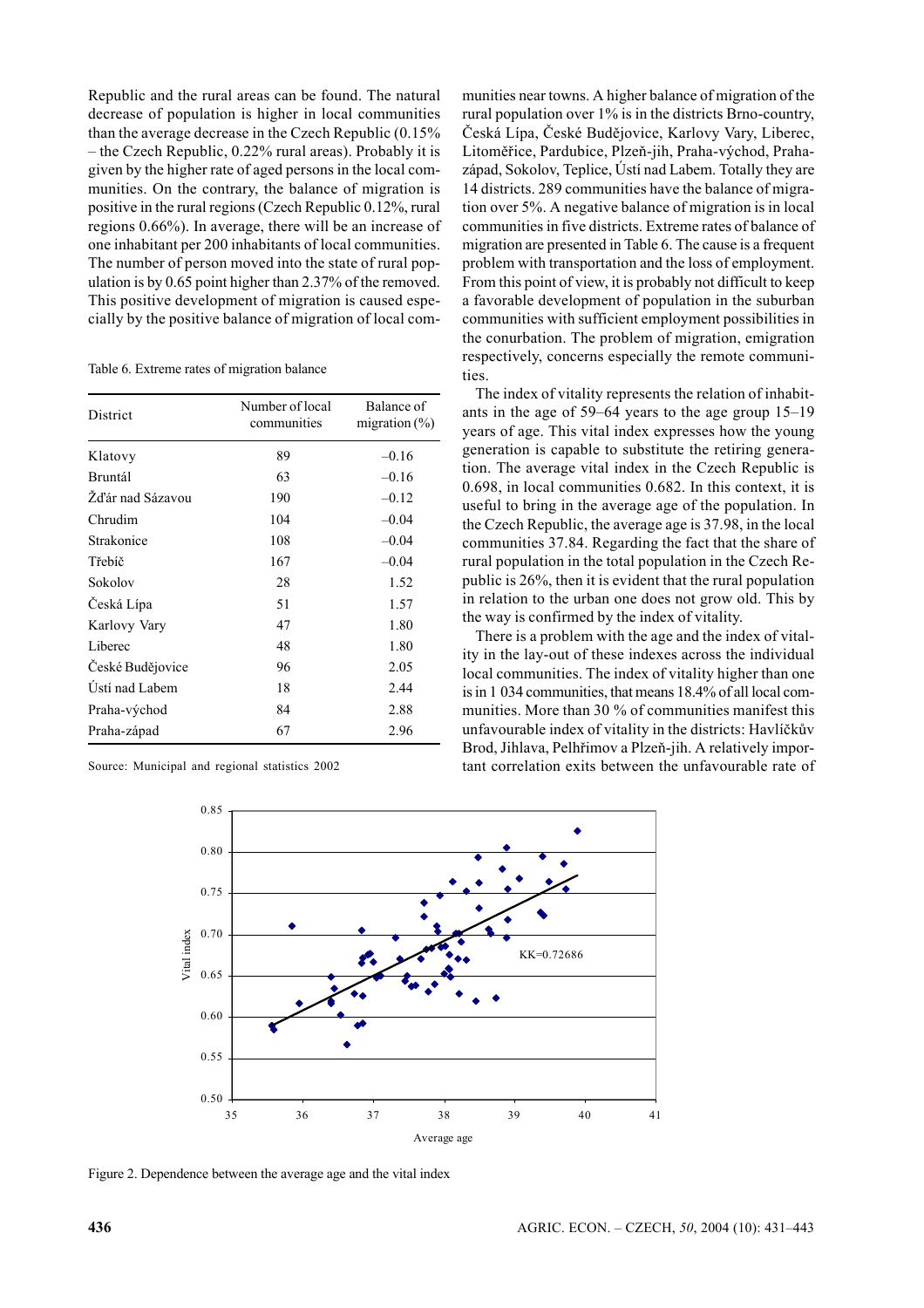vital index and the average age in the communities represented in Figure 2.

## **Economic activity of the rural population**

The economic activity of the population is one of the important factors to ensure the pensionary stabilization of the regions. The quotient of economically active population in the Czech Republic reaches the value 51.4%. In the rural areas, this share is lower by 2.1 points. It is necessary to state, with a certain rate of inaccuracy, however, that the rate of economic activity in the Czech Republic and in the rural regions does not differ considerably. A low economic activity from 20% to 40% is manifested in 280 communities, that is 5% of the total number of local communities. Some of these are especially 13 communities in the district Blansko, 13 communities in the district Havlíčkův Brod, 10 communities in the district Jihlava, 16 communities in the district Pelhřimov, 11 communities in the district Strakonice, 17 communities in the district Třebíč and 36 communities in the district Žďár nad Sázavou.

#### **The rate of unemployment**

The rate of unemployment in the local communities follows the same tendency as in the whole Czech Republic (Figure 3). The average rate of unemployment in the



Figure 3. The development of the rate of unemployment in 2001–2004 2004 – data of the months January to July



Figure 4. The rate of unemployment in the local communities in January–July 2004 Source: Census 2001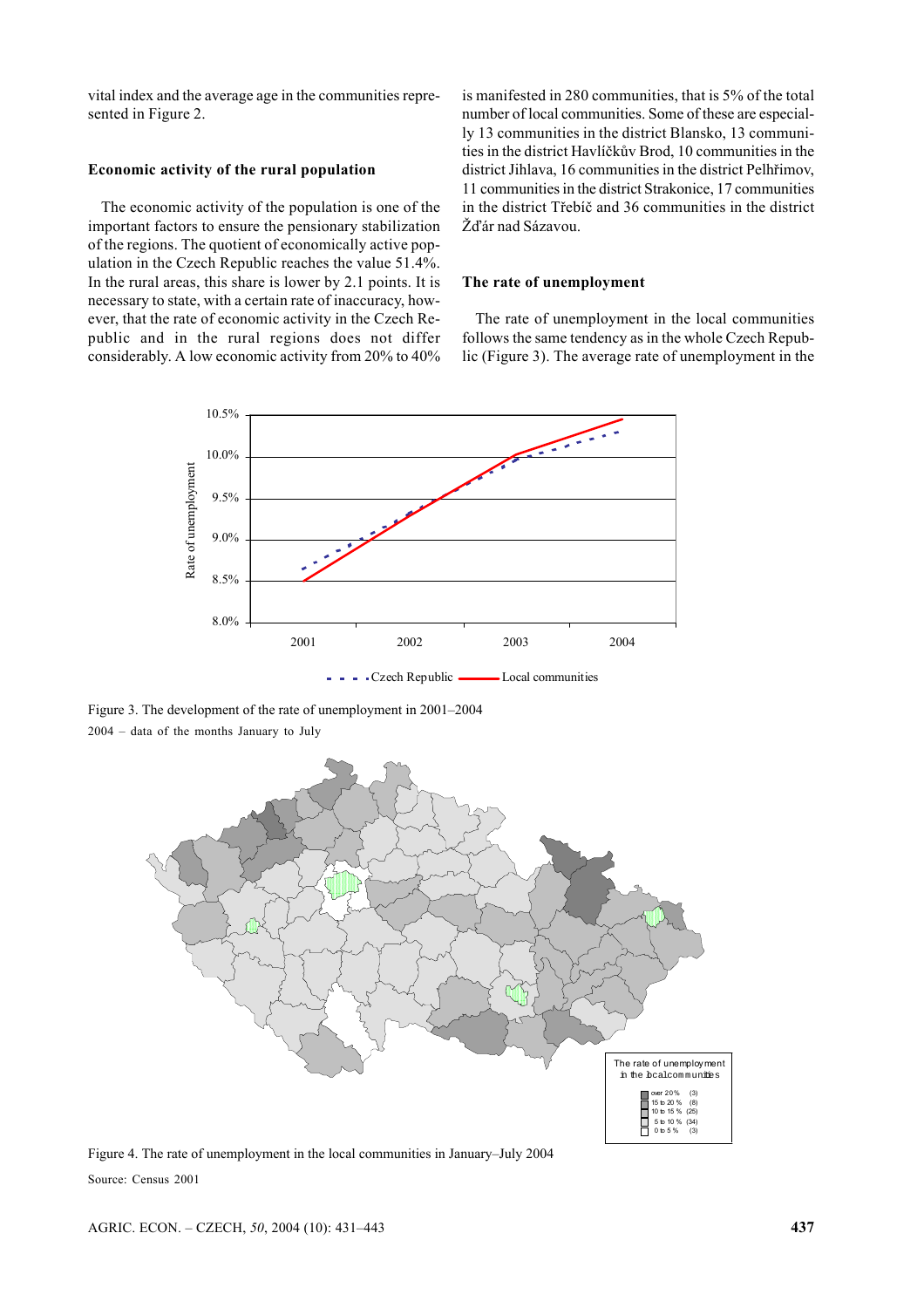Table 7. Extreme rates of unemployment

| Rate of unemployment<br>in the local communities | <b>Districts</b>                                                         |
|--------------------------------------------------|--------------------------------------------------------------------------|
| $15 - 20\%$                                      | Děčín, Hodonín, Chomutov,<br>Karviná, Louny, Znojmo,<br>Sokolov, Teplice |
| Over $20%$                                       | Bruntál, Jeseník, Most                                                   |

Source Department of employment

local communities in separate districts for the period January–July 2004 represents Figure 4.

The high rate of unemployment in the rural regions of separate districts is alarming. Table 7 represents districts, where the rate of unemployment in the local communities reaches over 15%.

These high rates of unemployment result from high rates of unemployment in conurbations in the given districts (Figure 5) and they are even accelerated in the rural areas. To solve the unemployment of the rural population in these districts means to solve the unemployment of the district as a whole, especially of its conurbation.

## **The commuters**

The high number of workers commuting to work is characteristic of the whole Czech Republic as well as for the local communities. From the total number of economically active population in the Czech Republic, 81.6% commute, in the local communities 81.5%.

Table 8. Areas with an important number of persons commuting to work

| First area  | Náchod, Rychnov nad Kněžnou,<br>Pardubice, Svitavy, Žďár nad Sázavou,<br>Brno-venkov |
|-------------|--------------------------------------------------------------------------------------|
| Second area | Uherské Hradiště, Zlín, Vsetín                                                       |
| Third area  | Jindřichův Hradec, Tábor, Pelhřimov,<br>Benešov, České Budějovice                    |

Source: Census 2001

Table 9. Target areas of the commuting population (%)

| Commuters             | Czech<br>Republic | Local<br>communities |  |
|-----------------------|-------------------|----------------------|--|
| within the community  | 38.8              | 16.6                 |  |
| within the district   | 20.3              | 44.2                 |  |
| within the region     | 13.1              | 91                   |  |
| to a different region | 61                | 8.1                  |  |

Source: Census 2001

More than 80% of commuters live in 3 496 local communities, that is 62.1% of the total number of local communities. From 60% to 80% of commuter live by 2 074 local communities, that is 36.8%. In summary, in 98.9% of communities more than 60% of economically active inhabitants commute to work.

The most significant commutation, more than 80 % of inhabitants, involves the areas shown in Table 8.

Besides these areas, the districts Domažlice, Plzeň-jih, Beroun, Mladá Boleslav belong here. The division of



Figure 5. Dependence of unemployment in the local communities and the unemployment in the towns in 2004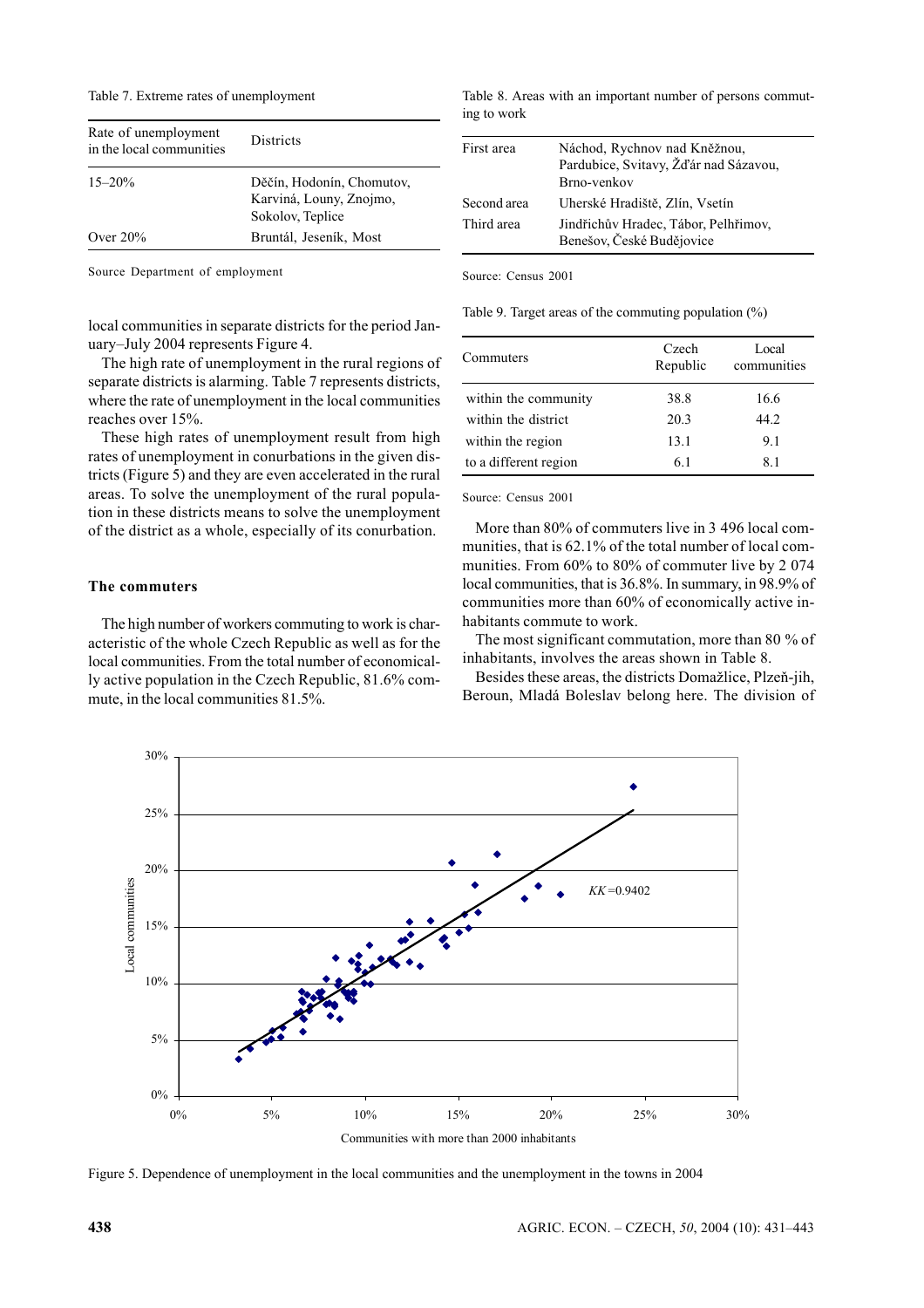commuters following their target destination in Table 9 is interesting.

It is characteristic for the inhabitants of local communities that almost a half of them commute within the district. For the sake of rising the employment, it is necessary to form new employment not only within separate communities but also within districts. There is a danger, however, that the second generation will prefer to live within the reach of their employment and so the emigration from local communities will rise up. This danger ought to be faced by a better transportation service.

Commuting to a different region concerns specially the local communities of Center Bohemia, oriented to Prague. This problem is unimportant, because migration around big towns has a long-time tradition in our country and it is conform with the tendency of living in the country in the neighborhood of big towns. The same tendency concerns the agglomerations of Brno and Plzeň.

#### **Structure of rural population following the different sectors of national economy**

The structure of rural population following the employment of economically active population can be measured in relation to the most important sectors of national economy, industry, civil engineering, agriculture and transportation.

Industry is the most important one among the monitored sectors of the national economy, both on the level of the Czech Republic as on the level of local communities. To point out the importance of this sector it is useful to use two classificatory levels-the number of industry employees to the number of economically active population. In the Czech Republic, 29% of economically active population are employed in industry. In local communities, it is by 3.7 of percentage point more. Table 10 and Figure 6 represent the importance of this sector in local communities.

More than 20% of population is employed in industry, that is more than one fifth of rural population.

More than 40% of economically active population is employed in industry in districts Sokolov, Česká Lípa, Jablonec nad Nisou, Blansko, Šumperk, Uherské Hradiště a Karviná. Less than 20% of population is employed in industry in the district Praha-západ.

10% of economically active population is employed in civil engineering. In the Czech Republic, the number of civil engineering employees is 8.7%. Up to 5% of rural population is employed in civil engineering in 636 communities, over 15% of economically active population is employed in civil engineering in 616 communities. Fig-

Table 10. Division of local communities following the number of persons employed in industry

| Share of persons employed<br>in industry to economically<br>active population | The number<br>of local<br>communities | Share of local<br>communities<br>(%) |
|-------------------------------------------------------------------------------|---------------------------------------|--------------------------------------|
| $0 - 20%$                                                                     | 597                                   | 10.6                                 |
| $20 - 40%$                                                                    | 3936                                  | 69.6                                 |
| $40 - 60%$                                                                    | 1 0 7 7                               | 19.1                                 |
| Over $60\%$                                                                   | 24                                    | 04                                   |

Source: Census 2001



Figure 6. The share of persons in local communities employed in industry to economically active population Source: Census 2001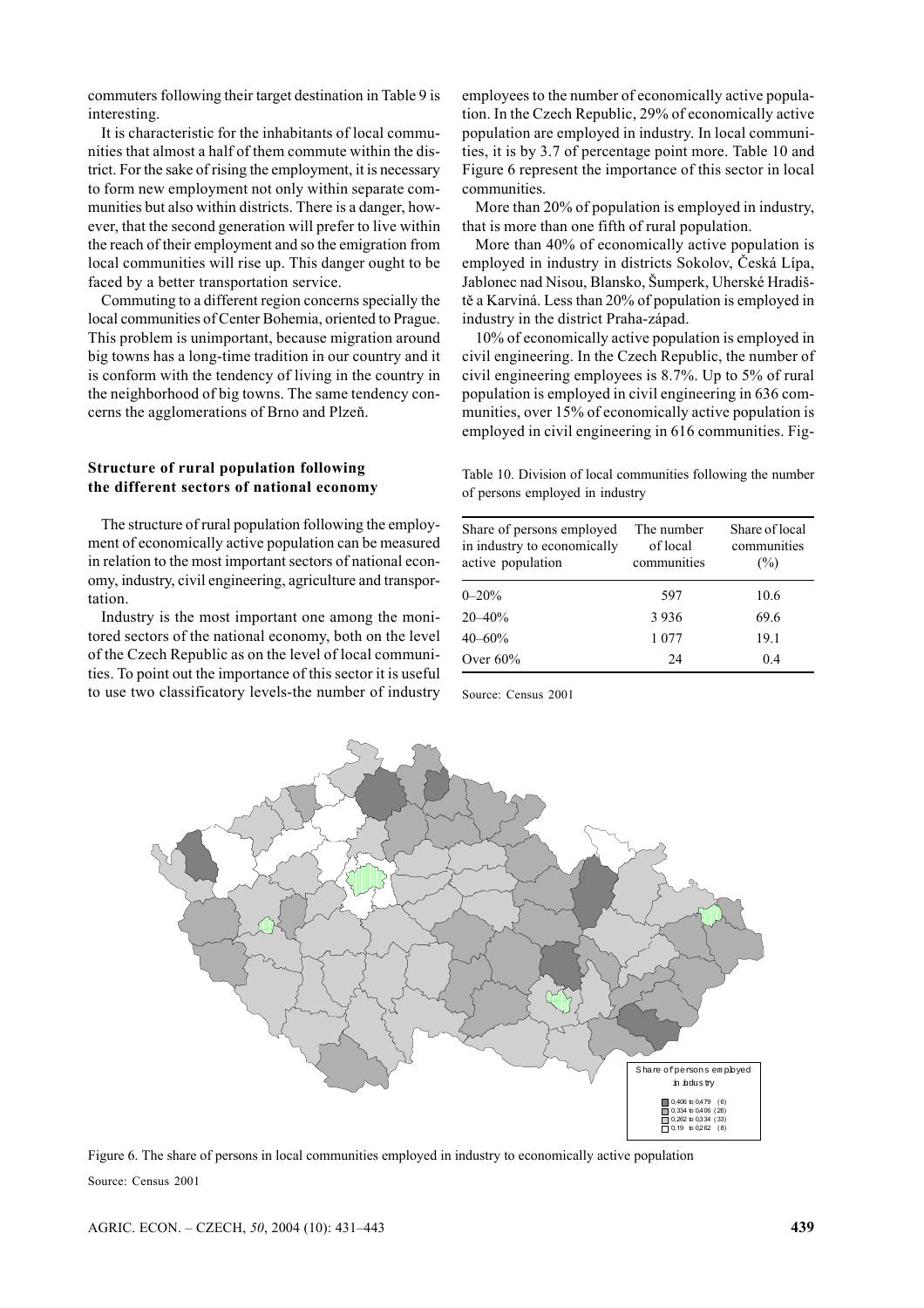

Figure 7. Share of persons in local communities employed in civil engineering to EAP

Source: Census 2001

ure 7 represents the share of rural population employed in civil engineering to economically active population following the districts.

Second most important sector in local communities from the point of view of employment is agriculture, forestry and fishery. In the Czech Republic, 4.7% persons work in agriculture, in local communities it is 11.1%. The division of employment in agriculture following separate regions is summarized in Table 11.

The districts where the share of agriculture is low in local communities (up to 5%) are: Praha-východ, Prahazápad, Sokolov, Ústí nad Labem, Jablonec nad Nisou,



Figure 8. Share of persons in local communities employed in agriculture to EAP Source: Census 2001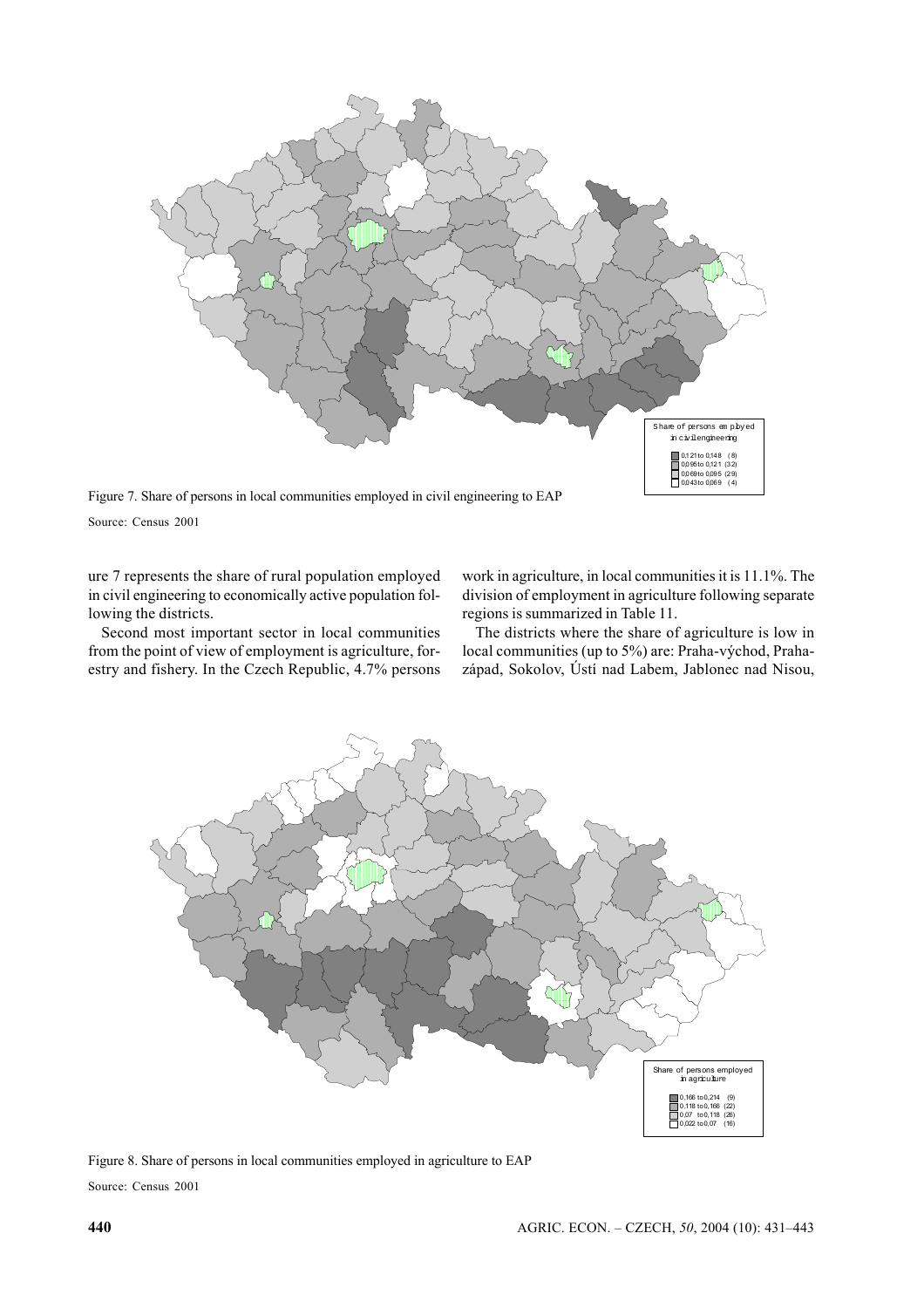Table 11. The division of local communities following the share of persons employed in agriculture

| Share of persons employed<br>in agriculture to economically<br>active population | The number<br>of local<br>communities | Share of local<br>communities<br>(%) |
|----------------------------------------------------------------------------------|---------------------------------------|--------------------------------------|
| $0 - 10\%$                                                                       | 2 2 1 4                               | 39.3                                 |
| $10 - 15%$                                                                       | 1 206                                 | 21.4                                 |
| $15 - 20%$                                                                       | 923                                   | 16.4                                 |
| Over $20%$                                                                       | 1 291                                 | 22.9                                 |

Source: Census 2001

Table 12. Division of local communities following the share of persons employed in business

| Share of persons<br>employed in business<br>to EAP | Number<br>of local<br>communities | Share<br>of local<br>communities $(\% )$ |
|----------------------------------------------------|-----------------------------------|------------------------------------------|
| $0 - 5\%$                                          | 983                               | 17.4                                     |
| $5 - 10\%$                                         | 2989                              | 53.1                                     |
| $10 - 15%$                                         | 1 3 5 6                           | 24.1                                     |
| Over $15%$                                         | 306                               | 5.4                                      |

Source: Census 2001

Karviná. On the contrary, a high proportion of agriculture in local communities (over 20) is in districts Jindřichův Hradec, Havlíčkův Brod, Pelhřimov.

It results from this comparison that industry and agriculture, forestry and fishery are the most frequent employments of rural population; industry, nevertheless, is the most important sector. Further activities are less important and their part on employment of EAP is lower than 10%.

In the sectors business and reparation of motor vehicles, rural population is less involved. (Czech Republic 10.6 %, rural population 8.9 %).

Over 15% employed in business in local communities is only in the district Mladá Boleslav. In other districts, the share of employed in business in local communities is relatively uniform. The division of local communities following the quotient of persons employed in business and reparation of motor vehicles to EAP is represented in Table 12.

The share of persons working in transportation, post, and telecommunications is 6.7% in the Czech Republic, 6.4% in local communities.

Share of persons working in public service, defence and social security is 6.1% in the Czech Republic, 5.1% in local communities. Share of persons working in educational system, health and community service is 10.9% in the Czech Republic, 7.9% in local communities.

#### **Education of rural population**

The structure of employment opportunities marks the education of rural population. Almost one half of rural population from 15 year of age is skilled workers (43.7%). The average in the Czech Republic is 38%. There is 20% of skilled workers in 0.1% of local communities, more than



Figure 9. Share of skilled workers in population over 15 years of age Source: Census 2001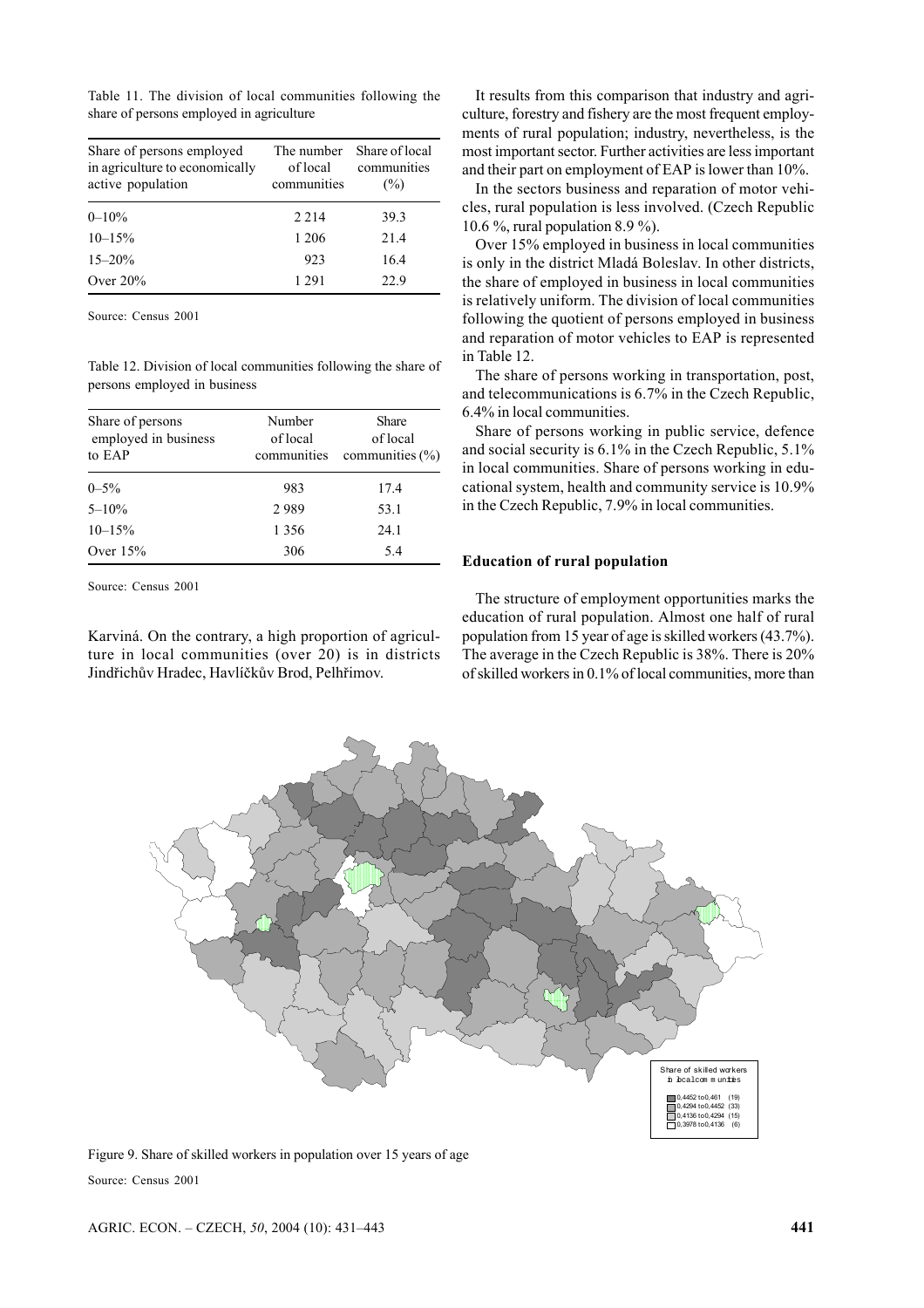

Figure 10. Share of graduates in population over 15 years of age

Source: Census 2001

40% of skilled workers is in 81.1% of communities. It results from the given outline that skilled workers are the prevailing form of qualification in local communities. Figure 9 presents the share of skilled workers among population over 15 years of age.

The share of graduates among population over 15 years of age is, compared with the Czech Republic, almost the half (Czech Republic 8.9%, local communities 4.2%). A higher level of education (over 5%) is in local communities in districts Praha-východ, Praha-západ, Blansko, Brno-venkov, Olomouc and Frýdek-Místek. A very low share of graduates is in local communities in districts Děčín, Most and Teplice. In Figure10 the share of graduates to population of local communities over 15 years of age is presented.

The share of persons over 15 years of age with high school graduates is significantly below the average in the country (Czech Republic 24.9%, rural regions 19.9%). A share of persons with high school graduates lower than 15% is only in local communities in districts Sokolov and Most.

# **CONCLUSION**

1. In the course of the past years, local communities have proved their vitality as an environment, which is, from the point of view of living conditions, acceptable for a number of inhabitants. This is proved by a relatively congruent development of a series of demographic indicators: above-average balance of migration (0.66%) and almost congruent development of indicators of vital index, average age of the population, rate of unemployment and some others. It has been proved, however, that the important differences in regional structure of rural population are decisive.

- 2. High correlation in separate districts between unemployment of urban and rural population proves, that the unemployment of rural population is not an isolated phenomenon, but that it depends on the total employment in the district, its urban part respectively. The dependence of the employment of the rural population on the employment in urban areas is supported by the fact that an important part of rural population commutes to work within the district. The solution of employment of rural population is therefore dependant on the employment policy of the whole district or region.
- 3. It is necessary to count with the fact that a great number of rural populations will be commuting to work. The commutation is caused by the professional structure of workers, which cannot be ensured in local communities. An important improvement of transportation service and an organization of a good rural infrastructure could keep the able to work population in the country.
- 4. Industry, civil engineering and agriculture are key areas of employment of rural population. However, a different strategy to these sectors must be realized.
- 5. The high employment in industry is connected with a high number of commuting rural population. To support employment in this sector, the maintenance and development of industrial enterprises in urban areas is decisive. It should be supplied by small-scale enterprises in local communities. These activities ought to be supplied by a suitable and effective transportation